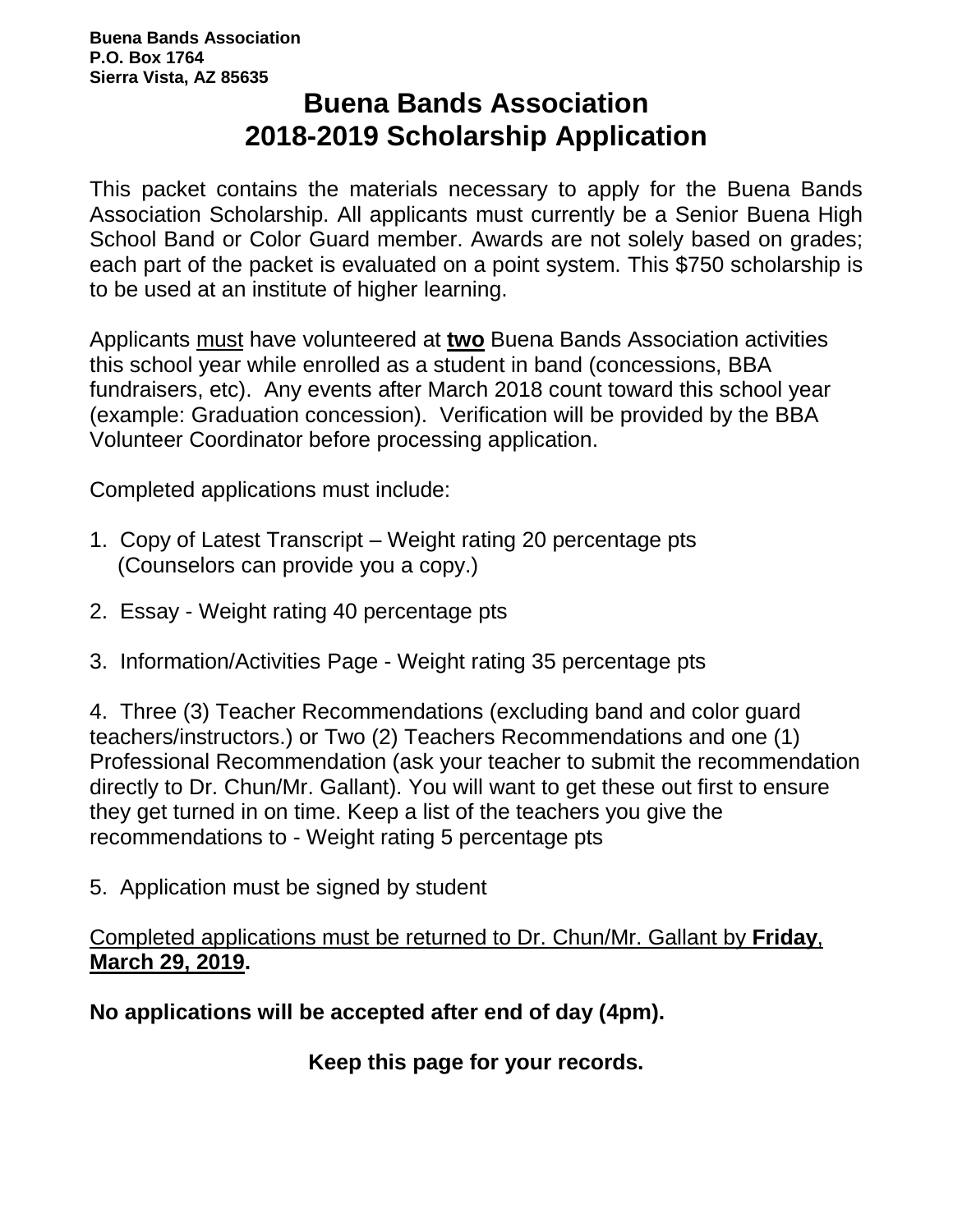# **Buena Bands Association Scholarship Application** Information/Activities

Date: \_\_\_\_\_\_\_\_\_\_\_\_ Student: \_\_\_\_\_\_\_\_\_\_\_\_\_\_\_\_\_\_\_\_\_\_\_\_\_\_\_\_\_\_\_\_\_\_\_

College: \_\_\_\_\_\_\_\_\_\_\_\_\_\_\_\_\_\_\_(Must notify Assoc. with college enrollment information no later than the last day of school, May 23, 2019)

List all instrumental, music, dance, choir, and theater classes, all activities (including extra curricular), honors/awards and offices or leadership positions held during each year of participation. Include activities outside of school as well, ex: JROTC, Boy Scouts, Girl Scouts, work, church, volunteer opportunities *etc*. Don't forget to list any Regional/State audition placements. You may use additional paper if needed.

**Freshman: Junior:**

| Sophomore: | Senior: |
|------------|---------|
|            |         |
|            |         |

I certify the following information submitted above is true and correct to the best of my knowledge.

Student Signature

\_\_\_\_\_\_\_\_\_\_\_\_\_\_\_\_\_\_\_\_\_

Student Code: \_\_\_\_\_\_\_\_\_ (Committee Use Only)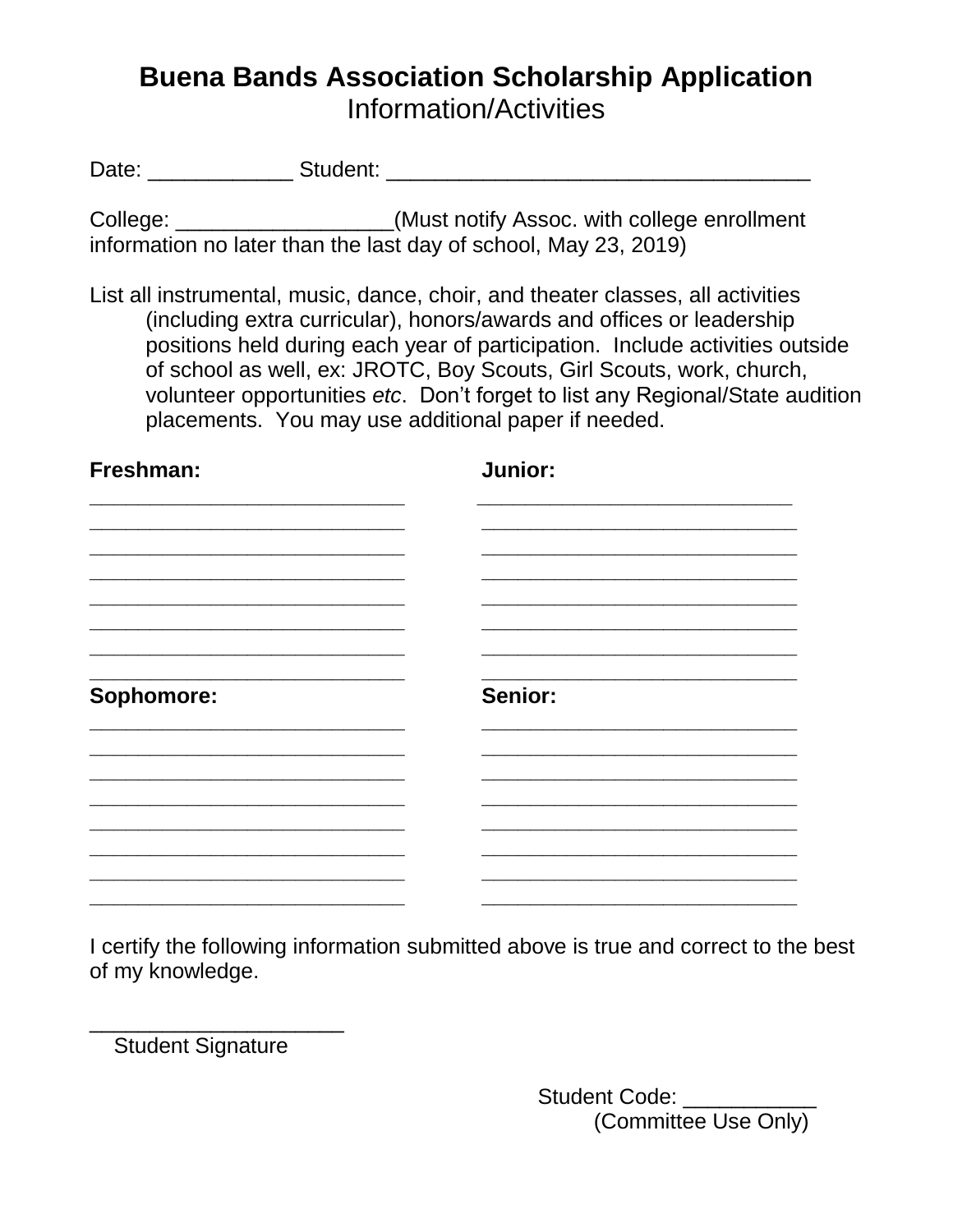### **Buena Bands Association Scholarship Application** Essay

Briefly discuss the importance music has played in your high school career, how you see music playing a part in your future plans, and how you perceive music in relationship to your life. Attach essay to this sheet.

> Student Code: \_\_\_\_\_\_ (Committee Use Only)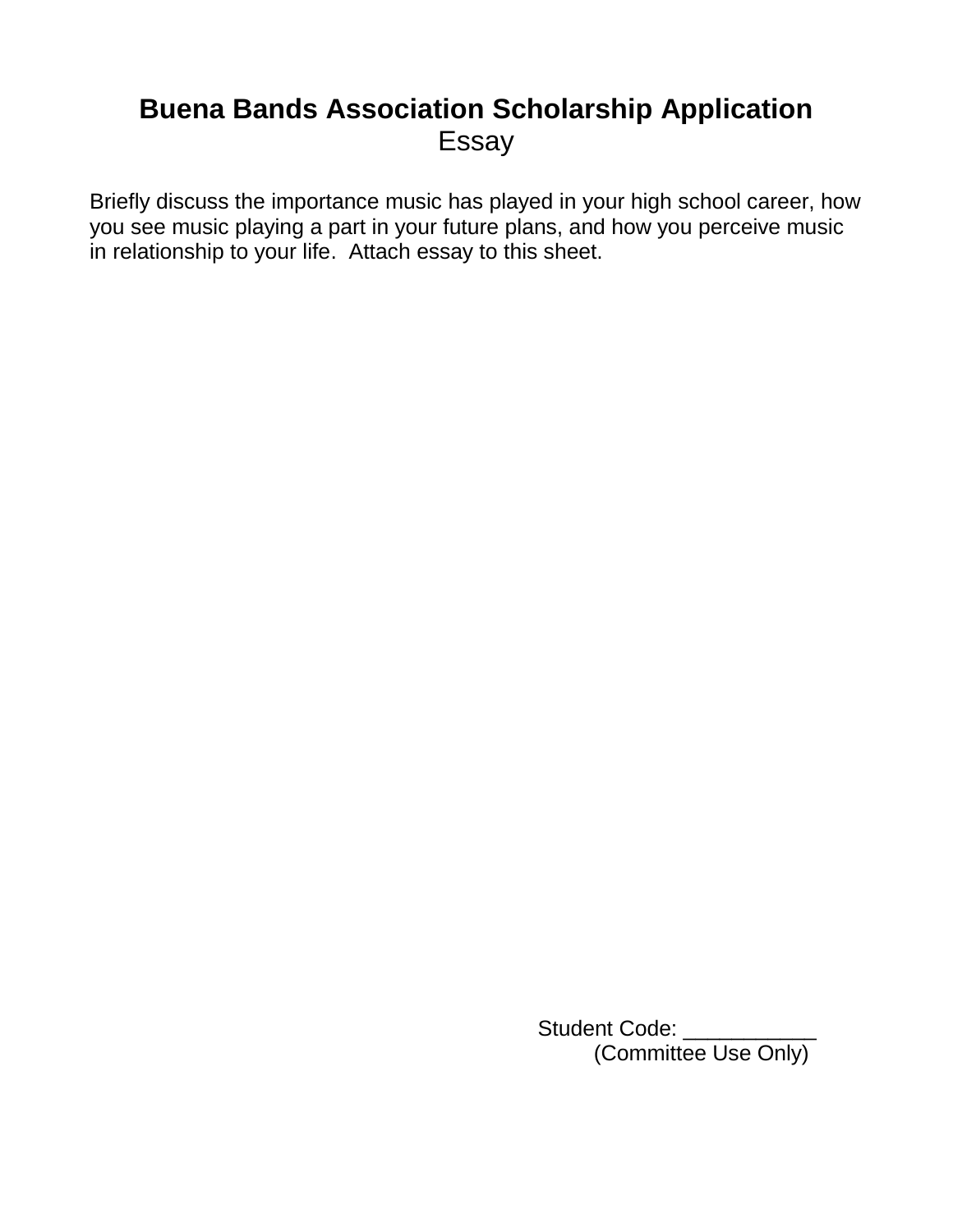# **Buena Bands Association Scholarship Application** Teacher Recommendations

**\_\_\_\_\_\_\_\_\_\_\_\_\_\_\_\_** is applying for a scholarship to continue his/her music education. In order to help the Buena Bands Association Scholarship Committee award the scholarship to the most deserving students, **please complete the requested information using the following scale: 5 – exceptional by any means; 4 – outstanding; 3 – average; 2 – adequate; 1 –unsatisfactory.**

| ATTITUDE ________________                                                                                                                                                                                         | RESPONSIBILITY _____________                                                                                           |  |  |  |
|-------------------------------------------------------------------------------------------------------------------------------------------------------------------------------------------------------------------|------------------------------------------------------------------------------------------------------------------------|--|--|--|
| ATTENDANCE ____________                                                                                                                                                                                           | RELIABILITY ________________                                                                                           |  |  |  |
| LEADERSHIP _____________                                                                                                                                                                                          | RESPECT OF OTHERS _________                                                                                            |  |  |  |
|                                                                                                                                                                                                                   |                                                                                                                        |  |  |  |
| In what capacity & how long have you worked with this candidate?                                                                                                                                                  |                                                                                                                        |  |  |  |
|                                                                                                                                                                                                                   | <u> 1989 - Johann John Stoff, deutscher Stoffen und der Stoffen und der Stoffen und der Stoffen und der Stoffen un</u> |  |  |  |
| What would you consider to be some of the major strengths of this candidate?                                                                                                                                      |                                                                                                                        |  |  |  |
|                                                                                                                                                                                                                   |                                                                                                                        |  |  |  |
| <u> 1980 - Johann John Harry Harry Harry Harry Harry Harry Harry Harry Harry Harry Harry Harry Harry Harry Harry H</u>                                                                                            | <u> 1989 - Johann Harry Barn, mars and deutscher Stadt and deutscher Stadt and deutscher Stadt and deutscher Stadt</u> |  |  |  |
|                                                                                                                                                                                                                   |                                                                                                                        |  |  |  |
| Please return this recommendation form to Dr. Chun/Mr. Gallant before Friday, March<br>29, 2019.<br>Do not return to the student.<br>Buena High School, Attn: Dr Chun, 5225 Buena School Blvd, Sierra Vista 85635 |                                                                                                                        |  |  |  |

Student Code: (Committee Use Only)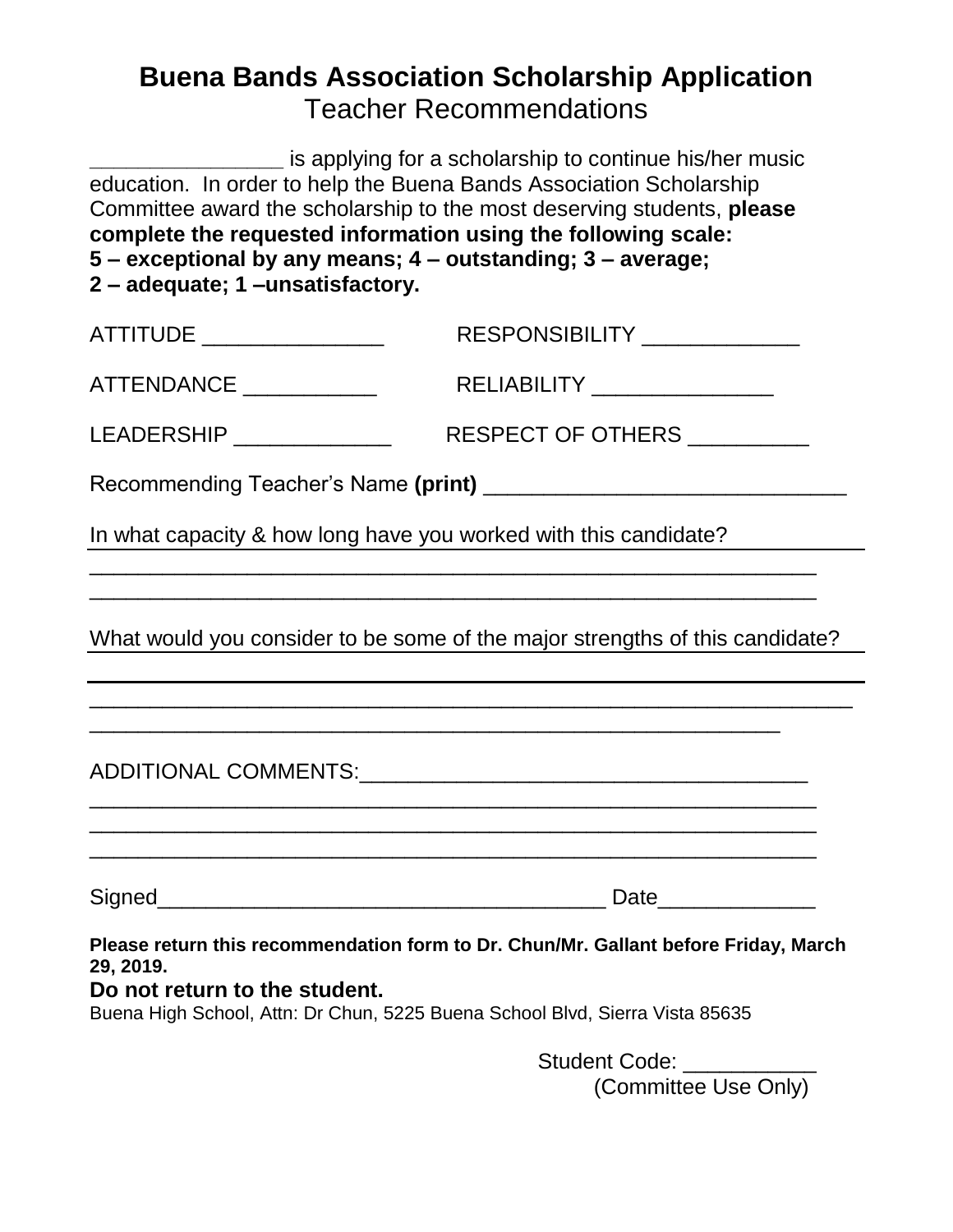# **Buena Bands Association Scholarship Application** Teacher Recommendations

| education. In order to help the Buena Bands Association Scholarship<br>complete the requested information using the following scale:<br>5 - exceptional by any means; 4 - outstanding; 3 - average;<br>2 - adequate; 1 -unsatisfactory. | is applying for a scholarship to continue his/her music<br>Committee award the scholarship to the most deserving students, please |  |  |
|-----------------------------------------------------------------------------------------------------------------------------------------------------------------------------------------------------------------------------------------|-----------------------------------------------------------------------------------------------------------------------------------|--|--|
| ATTITUDE _________________                                                                                                                                                                                                              | RESPONSIBILITY ______________                                                                                                     |  |  |
| ATTENDANCE ____________                                                                                                                                                                                                                 | RELIABILITY _______________                                                                                                       |  |  |
| LEADERSHIP ______________                                                                                                                                                                                                               | RESPECT OF OTHERS _________                                                                                                       |  |  |
|                                                                                                                                                                                                                                         |                                                                                                                                   |  |  |
| In what capacity & how long have you worked with this candidate?                                                                                                                                                                        |                                                                                                                                   |  |  |
|                                                                                                                                                                                                                                         | What would you consider to be some of the major strengths of this candidate?                                                      |  |  |
|                                                                                                                                                                                                                                         |                                                                                                                                   |  |  |
|                                                                                                                                                                                                                                         |                                                                                                                                   |  |  |
| Please return this recommendation form to Dr. Chun/Mr. Gallant before Friday, March<br>29, 2019.<br>Do not return to the student.<br>Buena High School, Attn: Dr Chun, 5225 Buena School Blvd, Sierra Vista 85635                       |                                                                                                                                   |  |  |

Student Code: \_\_\_\_\_\_\_\_\_\_\_ (Committee Use Only)